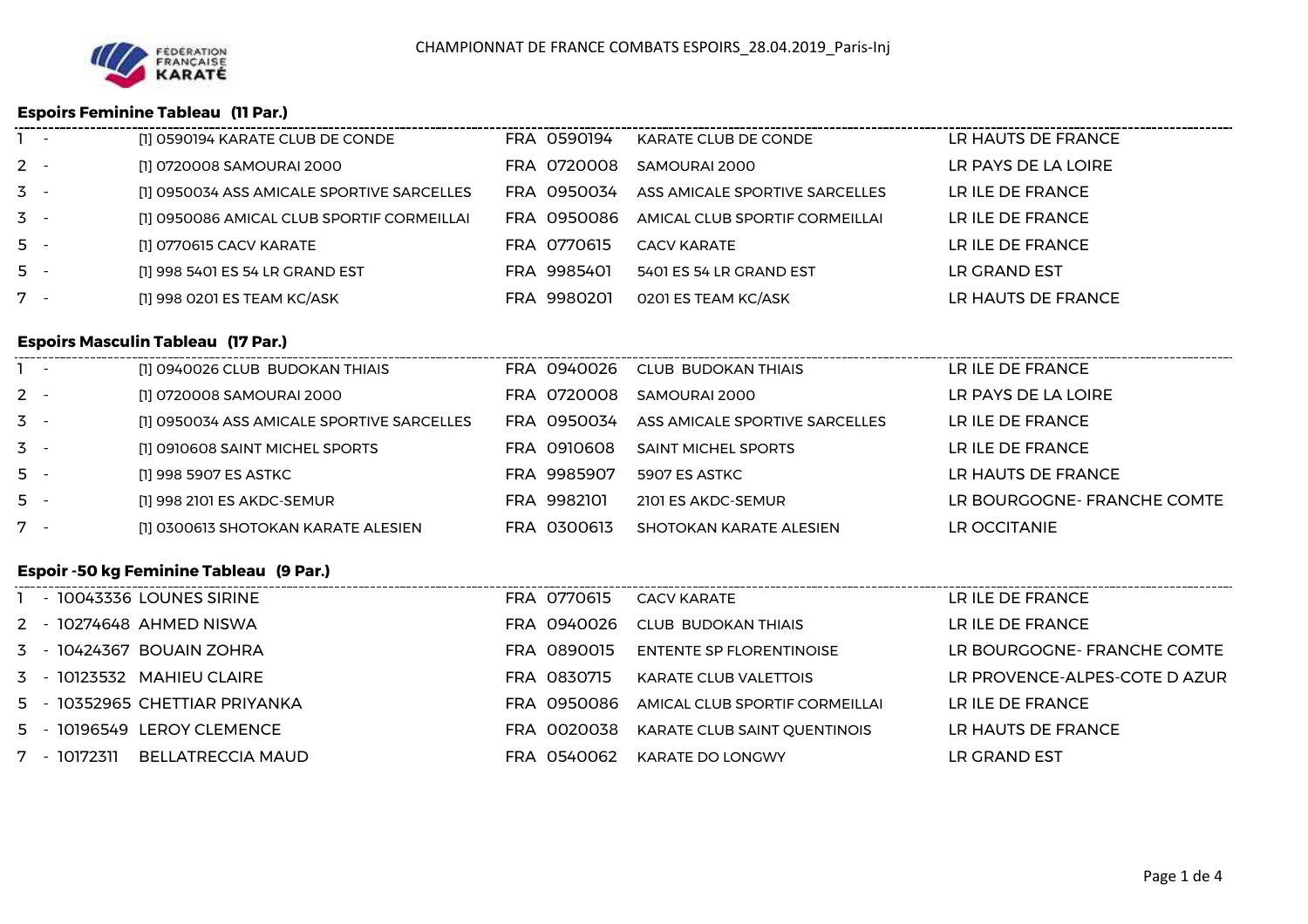### **Espoir -55 kg Feminine Tableau (18 Par.)**

|  | - 10120134 HEURTAULT SARA      |             | FRA 0720008 SAMOURAI 2000      | LR PAYS DE LA LOIRE           |
|--|--------------------------------|-------------|--------------------------------|-------------------------------|
|  | 2 - 10186642 MARTINEZ MANON    | FRA 0950086 | AMICAL CLUB SPORTIF CORMEILLAI | LR ILE DE FRANCE              |
|  | 3 - 10522401 SIDOTMANE SABRINA | FRA 0720008 | SAMOURAL2000                   | LR PAYS DE LA LOIRE           |
|  | 3 - 10099302 BERQUET CONSTANCE | FRA 0590194 | KARATE CLUB DE CONDE           | LR HAUTS DE FRANCE            |
|  | 5 - 10373369 CHARIF ASSMA      | FRA 0130900 | SPARTAN KOMBATS SPORTS         | LR PROVENCE-ALPES-COTE D AZUR |
|  | 5 - 10120154 AKRATI NORA       | FRA 0920657 | KARATE CLUB COLOMBES           | LR ILE DE FRANCE              |
|  | 7 - 10025774 SALARDAINE AMELIE | FRA 0920053 | CSA HAUTS DE RUEIL             | LR ILE DE FRANCE              |
|  | 7 - 10319202 DECKERT MANON     | FRA 0770059 | KARATE CLUB BOISSY LE CHATEL   | LR ILE DE FRANCE              |
|  |                                |             |                                |                               |

## **Espoir -61 kg Feminine Tableau (13 Par.)**

| - 10484563 DARIO MAEVA         | FRA 0130127 | <b>IMPACT KARATE CLUB</b>          | LR PROVENCE-ALPES-COTE D AZUR |
|--------------------------------|-------------|------------------------------------|-------------------------------|
| 2 - 10373468 SEGUY CHARLINE    | FRA 0950034 | ASS AMICALE SPORTIVE SARCELLES     | LR ILE DE FRANCE              |
| 3 - 10242034 FLAMAND NATANAELE | FRA 0910035 | <b>KARATE CLUB ETIOLLES TIGERY</b> | LR ILE DE FRANCE              |
| 3 - 10168838 JAECQUES CINDY    | FRA 0950086 | AMICAL CLUB SPORTIF CORMEILLAI     | LR ILE DE FRANCE              |
| MAHJOUB KENZA<br>5 - 10256118  | FRA 0940026 | CLUB BUDOKAN THIAIS                | LR ILE DE FRANCE              |
| 5 - 10200965 MARMOT MELINDA    | FRA 0950034 | ASS AMICALE SPORTIVE SARCELLES     | LR ILE DE FRANCE              |
| 7 - 10297084 EL AHMER SAMIA    | FRA 0300684 | JIYUJIN KARATE DO                  | LR OCCITANIE                  |

### **Espoir -68 kg Feminine Tableau (15 Par.)**

| - 10458004 OUKHATTOU ASSIA<br>LR PROVENCE-ALPES-COTE D AZUR<br>FRA 0130019<br>CLUB ARLESIEN DE KARATE DO      |  |
|---------------------------------------------------------------------------------------------------------------|--|
| 2 - 10297512 DE CROYERE AMELIE<br>LR PROVENCE-ALPES-COTE D AZUR<br>FRA 0060076<br>AS BATIMENT TRAVAUX PUBLICS |  |
| 3 - 10144393 TORNN RACHEL<br>LR ILE DE FRANCE<br>FRA 0770738<br>JEUNES KARATEKAS DE MEAUX                     |  |
| 3 - 10461622 NASRI MONA<br>LR ILE DE FRANCE<br>FRA 0950037<br>A D B KTF GARGES                                |  |
| 5 - 10393215 ZIKI FATIMA<br>LR ILE DE FRANCE<br>FRA 0950034<br>ASS AMICALE SPORTIVE SARCELLES                 |  |
| LR ILE DE FRANCE<br>5 - 09600889 DABBADIE CECILE<br>FRA 0770615<br>CACV KARATF                                |  |
| 7 - 10208136 ESCANEZ LUNA<br>FRA 0300613<br>LR OCCITANIE<br>SHOTOKAN KARATE ALESIEN                           |  |
| 7 - 10108363 KATEB OMAIMA<br>FRA 0770001<br>LR ILE DE FRANCE<br>AVON KARATF                                   |  |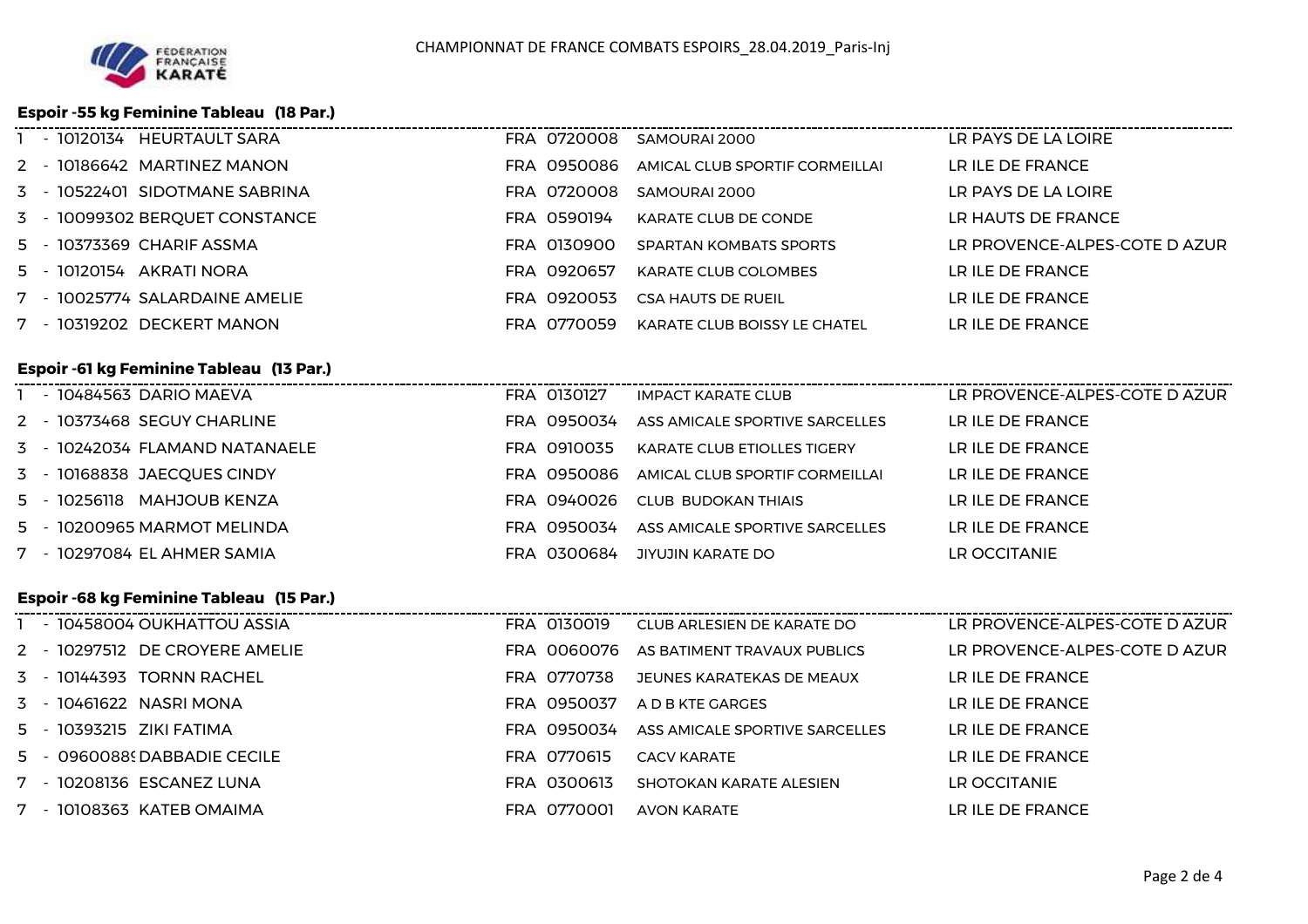

### **Espoir 68 et + kg Feminine Tableau (8 Par.)**

|  | - 10136399 PILLANT AURORE      |             | FRA 0950086 AMICAL CLUB SPORTIF CORMEILLAI | LR ILE DE FRANCE   |
|--|--------------------------------|-------------|--------------------------------------------|--------------------|
|  | 2 - 10294593 MEGHICHE ZOULIKHA | FRA 0590194 | KARATE CLUB DE CONDE                       | LR HAUTS DE FRANCE |
|  | 3 - 10154384 DELOUARD EMELINE  | FRA 0560023 | STIREN LANGUIDIC                           | LR BRETAGNE        |
|  | 3 - 10151420 PAYET FLORA       | FRA 9740060 | KARATE CLUB DE STE ROSE                    | LR REUNION         |
|  | 5 - 10103316 MELARD BRITTANY   | FRA 0540062 | KARATE DO LONGWY                           | LR GRAND EST       |
|  | 5 - 10588768 BOUMEDIENE INES   | FRA 0540062 | KARATE DO LONGWY                           | LR GRAND EST       |
|  |                                |             |                                            |                    |

# **Espoir -60 kg Masculin Tableau (29 Par.)**

| - 10561523 BERTHON ENZO            | FRA 0130900 | SPARTAN KOMBATS SPORTS         | LR PROVENCE-ALPES-COTE D AZUR |
|------------------------------------|-------------|--------------------------------|-------------------------------|
| 2 - 10108206 HASSANI HOUSNY        | FRA 0940026 | CLUB BUDOKAN THIAIS            | LR ILE DE FRANCE              |
| 3 - 10299305 SEHRINE AGHILES       | FRA 0950086 | AMICAL CLUB SPORTIF CORMEILLAI | LR ILE DE FRANCE              |
| 3 - 10170936 EL YAZIDI BILAL       | FRA 0950034 | ASS AMICALE SPORTIVE SARCELLES | LR ILE DE FRANCE              |
| 5 - 10295148 FELLAH ILYES          | FRA 0940026 | CLUB BUDOKAN THIAIS            | LR ILE DE FRANCE              |
| 5 - 10169612 VALENTE SILVA NICOLAS | FRA 0770059 | KARATE CLUB BOISSY LE CHATEL   | LR ILE DE FRANCE              |
| 7 - 10158427 PORDONE NICOLA        | FRA 0420623 | SEIGYO KARATE CLUB DE CELLIEU  | RHONE ALPES                   |
| 7 - 10234778 BOISSERON MILTON      | FRA 0950034 | ASS AMICALE SPORTIVE SARCELLES | LR ILE DE FRANCE              |
|                                    |             |                                |                               |

# **Espoir -67 kg Masculin Tableau (29 Par.)**

| - 10111772<br>LE THANH LIEM    | FRA 0910608 | <b>SAINT MICHEL SPORTS</b>          | LR ILE DE FRANCE           |
|--------------------------------|-------------|-------------------------------------|----------------------------|
| 2 - 10568799 RAMDANE NASSIME   | FRA 0950086 | AMICAL CLUB SPORTIF CORMEILLAI      | LR ILE DE FRANCE           |
| 3 - 10249576 AMAZOUZ YANISS    | FRA 0940026 | CLUB BUDOKAN THIAIS                 | LR ILE DE FRANCE           |
| 3 - 10461958 BOUROUBA ILIES    | FRA 0780014 | CLUB KARATE OKINAWA                 | LR ILE DE FRANCE           |
| 5 - 10295955 DAWOUD HAZEM      | FRA 0950034 | ASS AMICALE SPORTIVE SARCELLES      | LR ILE DE FRANCE           |
| LAMOTTE YANIS<br>5 - 10112375  | FRA 0210630 | AKDC                                | LR BOURGOGNE-FRANCHE COMTE |
| 7 - 10474042 DA FONTE CORENTIN | FRA 0690077 | SEN NO SEN KARATE VENISSIEUX        | LR AUVERGNE-RHONE ALPES    |
| 7 - 10668798 JANSON SEBASTIEN  | FRA 0540013 | U SP LITT MONT ST MARTIN SEC KARATE | LR GRAND EST               |
|                                |             |                                     |                            |